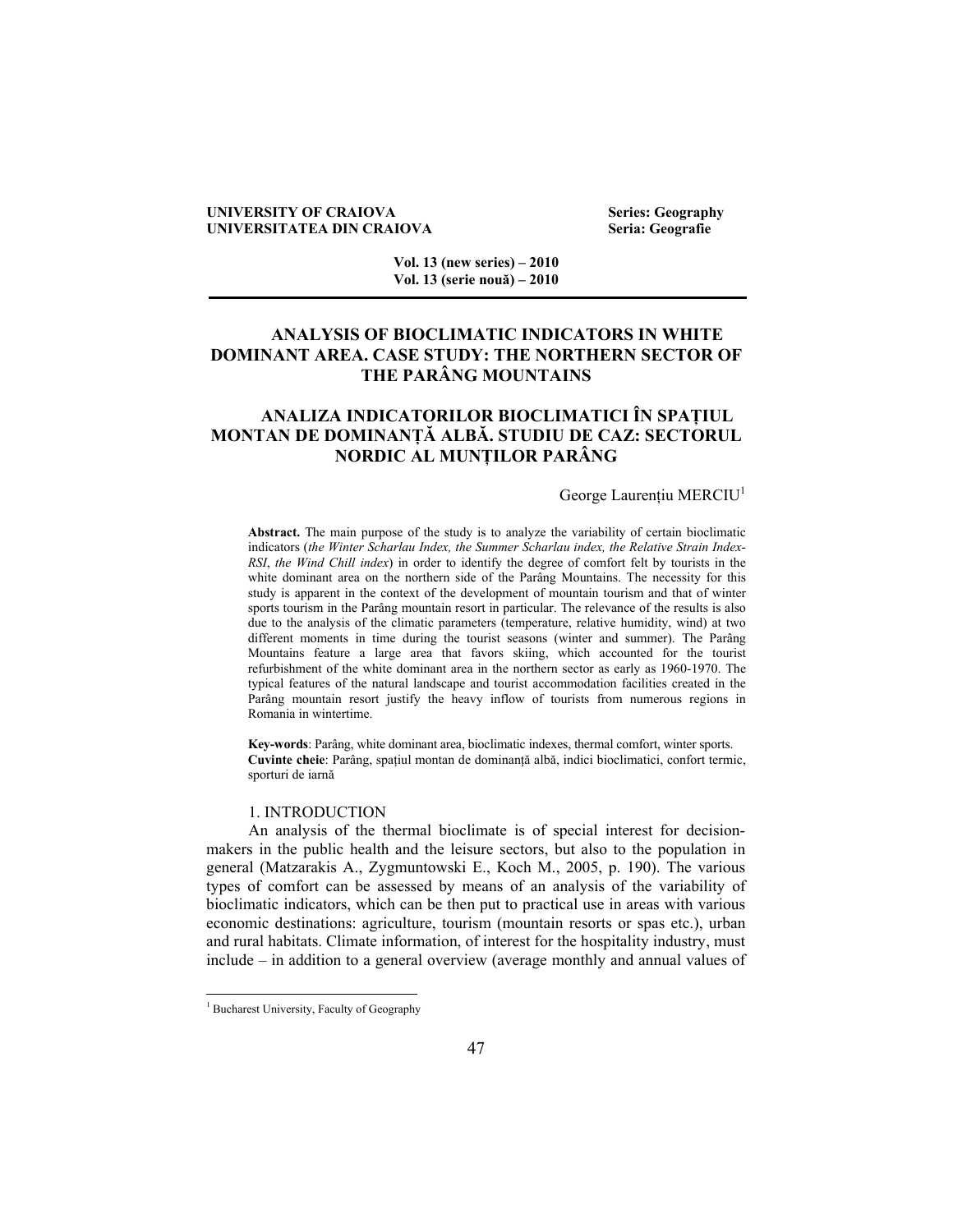the climate elements) – information related to the thermal comfort and the factors that influence the weather (Blazejczyk K., Matzarakis A., 2008, p. 1).

In 1996, when celebrating the  $100<sup>th</sup>$  anniversary of the modern Olympic Games, the World Meteorological Organization selected "Weather and Sports" as the theme of the World Meteorological Day, thus granting sports-applied meteorology an identity of its own (Pezzoli et al., 2000, p. 2).

In the  $19<sup>th</sup>$  century, the link between sports and tourism developed thanks to the positive perception of sports as a fundamental activity to engage in one's free time; it gained new values, from the simple physical exercice to a competitionbased, ludic and health-restoring activity (Di Marco, M., D'Intino, G., Oronzo, S., 2004 quoted by Iancu, Siddu, 2009, p. 64).

Throughout history, travelling for sport is evident, whether it involved journeying to the next village to play a game of football or in recent times (as mountains became an attraction instead of an object of fear) to go skiing (Matley, 1981 quoted by Nicula, 2008, p. 414). Sports have become an important part of leisure tourist activity, which is reflected by the rise in numbers of tourists who choose an active holiday (Iancu, Siddu, 2009, p. 64).

The development of winter sports tourism in the northern sector of the Parâng Mountains requires an analysis of the type of thermal bioclimate, in order to highlight the elements that favor or restrict tourist activity in that region. Although Parâng is a traditional destination for winter leisure activities, it was recently homologated as a mountain resort of national interest, whose status is stipulated in the Government's Decision 1205 of 07/10/2009.

## 2. METHODS

The analysis of the bioclimatic indicators was conducted using the variation of meteorological parameters during the 1971-2000 time interval, using data supplied by the Parâng weather station. In order to describe thermal comfort during both the cold season and in summer, several meteorological parameters were analyzed (average temperature, relative humidity, wind speed). Operationally speaking, multi-annual sets of data were used - the daily measurements of the above-mentioned parameters – and several bioclimatic indicators were calculated (winter and summer Scharlau indexes, RSI index – *relative strain index*, the Wind-Chill index) with the goal of highlighting the effects of thermal bioclimate on tourists in the analyzed mountain region.

### 3. RESULTS

*3.1. The Winter Scharlau Index* reflects the level of human discomfort felt because of skin exposure to the cold. The index derived by Scharlau reflects bioclimatic comfort when air temperature remains positive; the more the temperature decreases, the more intense the physiological sensation of cold becomes (Ionac, Ciulache, 2008, p. 29). The author established a correlation between critical temperatures and the level of humidity; each thermal value is matched by an air humidity value; in wintertime, the human body senses no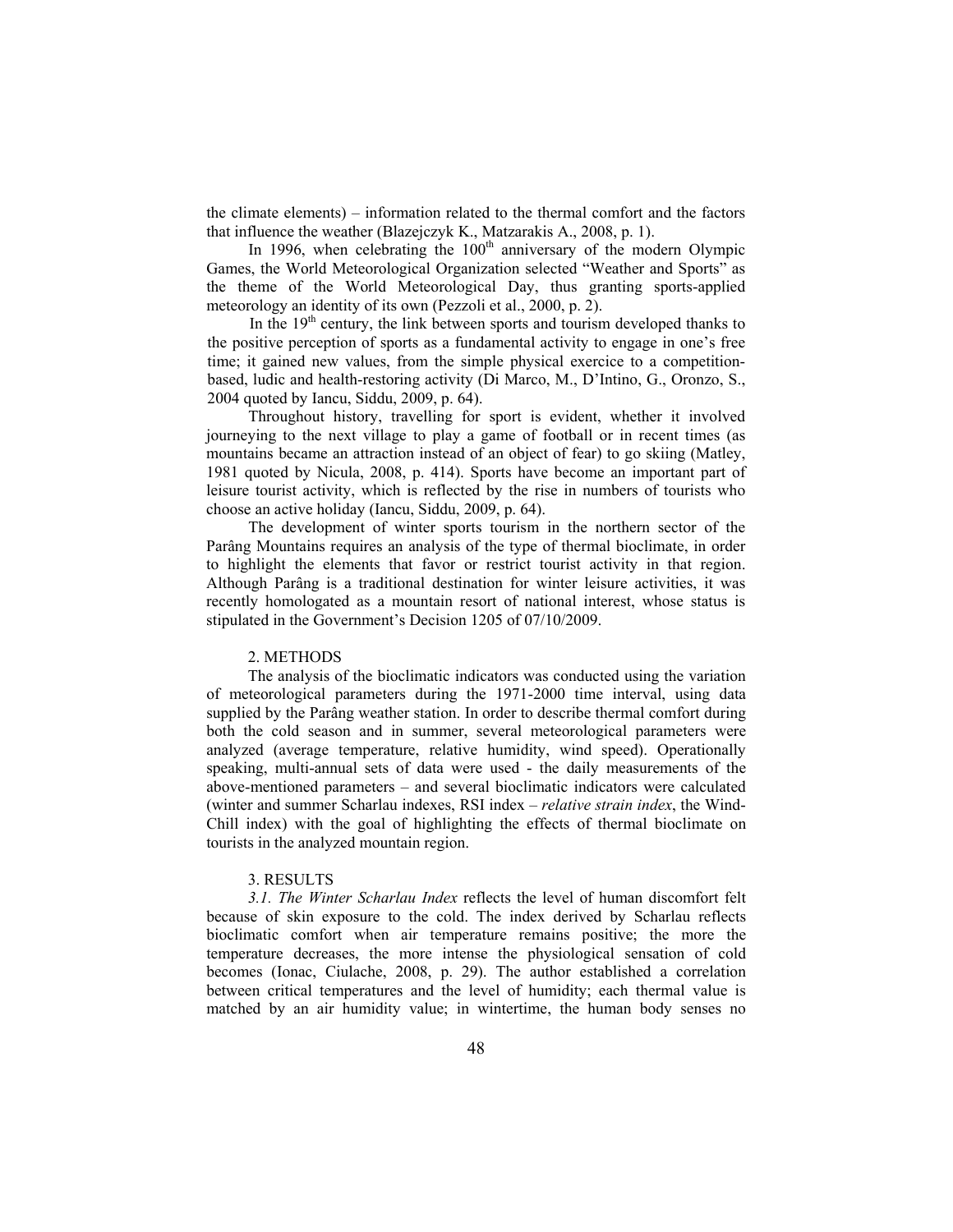physiological discomfort generated by weather getting colder as long as temperature ranges from -5° C to 6° C and humidity stands at 40% or higher. When these critical temperature values - as mentioned by the author - are exceeded, the sensation of cold on the skin is sensed with varying intensity.

The Winter Scharlau index highlights that thermal discomfort caused by the cold is felt in all winter months, with a peak in December and a low in March (Table no. 1). The values of the winter index as calculated for the Parâng mountain resort indicate the normal wintertime conditions typical of mountain regions.

| Month    | Average<br>temperature | <b>Relative</b><br>humidity | Winter<br>Scharlau<br>index<br>value | Critical<br>Scharlau<br>temperature | Comfort/<br>discomfort |  |  |  |
|----------|------------------------|-----------------------------|--------------------------------------|-------------------------------------|------------------------|--|--|--|
| November | $-2$                   | 81                          | $-4.4$                               | 2.44                                | Intense<br>discomfort  |  |  |  |
| December | $-3.7$                 | 81                          | $-6.1$                               | 2.44                                | Intense<br>discomfort  |  |  |  |
| January  | $-5.8$                 | 82                          | $-8.3$                               | 2.54                                | Intense<br>discomfort  |  |  |  |
| February | $-5.6$                 | 86                          | $-8.5$                               | 2.94                                | Intense<br>discomfort  |  |  |  |
| March    | $-3.1$                 | 83                          | $-5.7$                               | 2.65                                | Intense<br>discomfort  |  |  |  |

**Winter Scharlau index values as calculated for Parâng** 

**Table no. 1** 

*(Source: processed data)* 

In order to be able to estimate the length of time of the winter season, the number of winter days was also calculated; they are predominant in the months of December, January, and February and fewer in March (Fig. 1); one may conclude that winter sports can be played through to mid-March, and if the layer of snow endures, the winter season can last as long as through to late March or even early April.



**Fig. 1. The average number of winter days at the Parâng weather station (1971-2000)**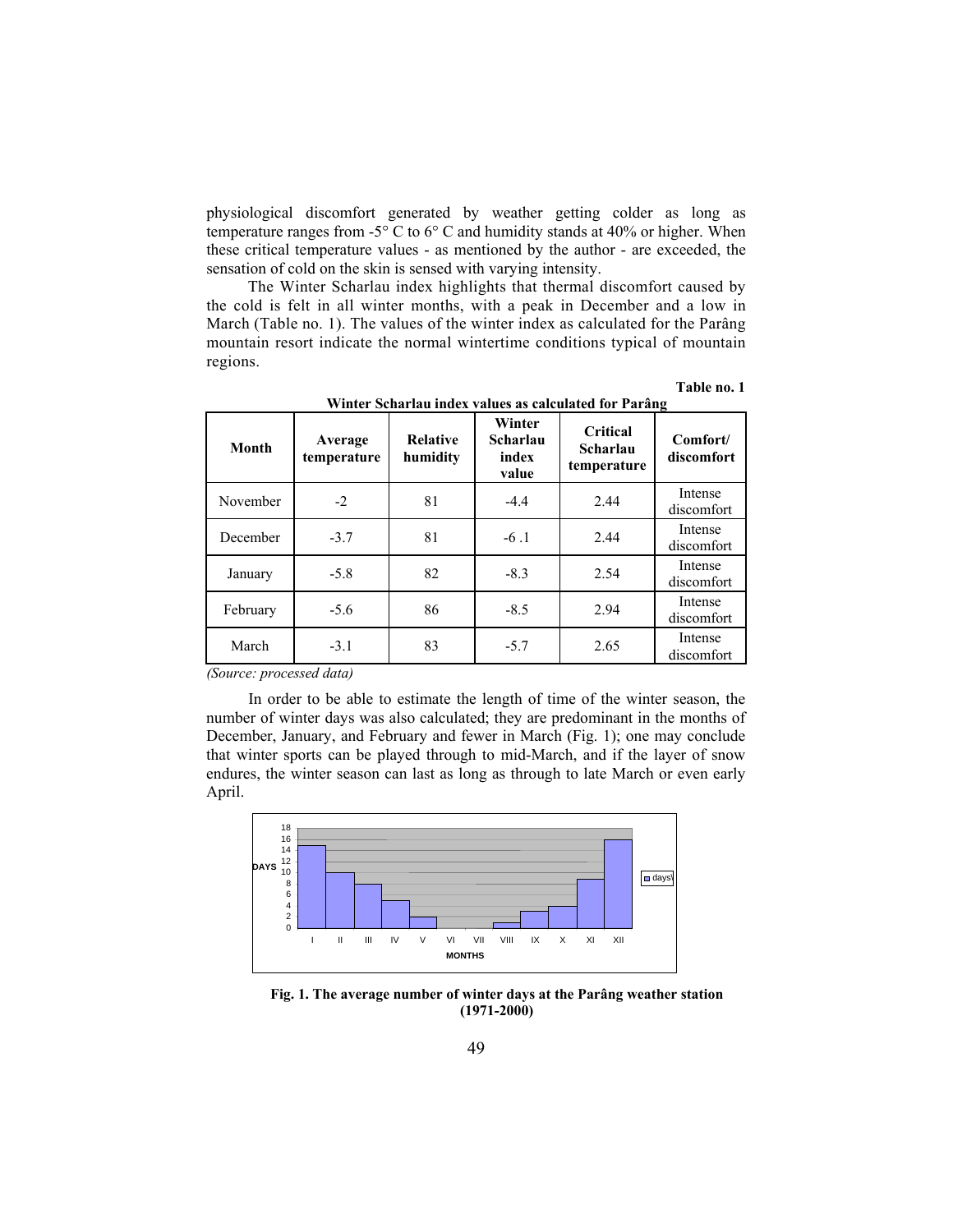The importance of winter days for tourist activity is explained by the fact that temperature peaks at no more than  $0^{\circ}$  C, which favors the preservation of the layer of snow.

It is common knowledge that several outdoors sports activities are strongly influenced by meteorological conditions (Pezzoli et al, 2000, p. 5). The impact of the main climatic parameters on the types of winter sports is synthetically described in Table no. 2.

**Table no. 2** 

| <b>Type of</b><br>sports                  | pressure | $\mathsf{A}$ tmospheric $\vert$ Temperature $\vert$ | Wind | Precipitation | <b>Cloudiness</b> |  |
|-------------------------------------------|----------|-----------------------------------------------------|------|---------------|-------------------|--|
| Alpine<br>skiing                          |          |                                                     |      |               |                   |  |
| Cross-<br>country<br>skiing               |          |                                                     | 4    |               |                   |  |
| Bobsleigh                                 |          |                                                     |      |               |                   |  |
| Ice skating<br>(outdoors<br>skating rink) |          |                                                     |      | 4             |                   |  |

**The index of meteorological elements' impact on the types of winter sports**

Legend of the impact index:  $1 = low$ ;  $2 = mild$ ;  $3 = average$ ;  $4 = significant$ ;  $5 = important$ . *(Source: Pezzoli et al., 2000, MeteoSport – linea di ricerca in meteorologia applicata allo sport, p. 5)* 

*3.2. The Summer Scharlau index* is defined by the same author as indicating the degree of thermal comfort or discomfort in summer biometeorological conditions. K. Scharlau experimentally defined thermal comfort conditions during the warm time of the year as thermal comfort conditions in the warm season in between the limits of temperature (17°-39°C) matched against atmospheric humidity (values ranging from 30 to 100%) and in the absence of wind (Ionac, Ciulache, 2008, p. 32). Exceeding those temperature and humidity values generates a sense of physiological discomfort caused by the excessive heat and humidity.

The values reached by calculating the summer index indicate thermal comfort in the Parâng Mountains as a result of moderate temperatures in the summertime (Table no. 3). The analysis of monthly temperatures' evolution indicates the fact that summers are relatively warm, early springs are cooler and wet and autumns are long and relatively warm and dry. These climatic characteristics favor the development of mountain tourism and especially backpacking tourism in the northern region of the Parâng Mountains. The best time for indulging in backpacking tourism overlaps with the time intervals when temperatures in the analyzed area are higher (May-September) (Fig. 2). One may conclude that tourists in the analyzed mountain region can indulge in summer activities under the best of conditions throughout the warm season.

On a monthly basis, the peaks in the tourist seasons are December – January in winter (the time of best conditions for playing of winter sports, overlapping with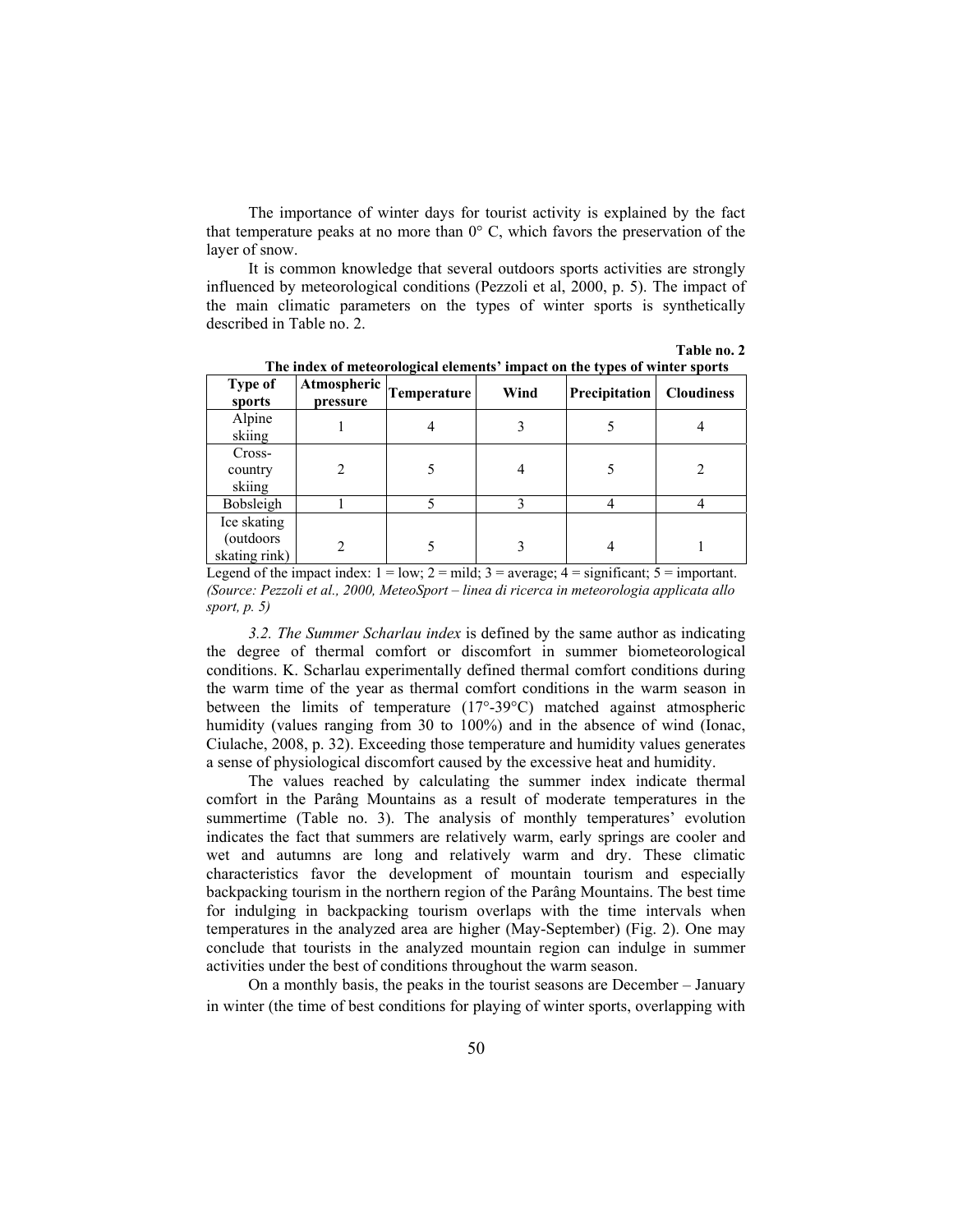the time of school holidays and the Christmas vacations) and July and August in summer, the hottest months of the year (Fig. 3).

| Table no. 3 |  |  |
|-------------|--|--|
|-------------|--|--|

| Month  | Temperature | <b>Relative</b><br>humidity | <b>Summer</b><br>Scharlau<br>index value | <b>Critical</b><br>Scharlau<br>temperature | Comfort/<br><b>Discomfort</b> |
|--------|-------------|-----------------------------|------------------------------------------|--------------------------------------------|-------------------------------|
| June   | 15          |                             | 4.88                                     | 19.88                                      | Well-being                    |
| July   |             | 80                          | 3.09                                     | 20.09                                      | Well-being                    |
| August | 16.5        | 70                          | 3.81                                     | 20.31                                      | Well-being                    |

**Summer Sharlau index values as calculated for the Parâng resort** 

*(Source: processed data)* 



**Fig. 2. The average number of summer days at the Parâng weather station (1971-2000)** (*Source: The Parâng weather station*)



**Fig. 3. Monthly evolution of accommodation capacity in service (seat-days) in the Parâng mountain resort during 2002-2007** (*Source: processed data*)

*3.3. The Relative Strain Index (RSI)* is one of the most relevant bioclimatic indexes; it indicates the real scale of human body heat exchanges under overheating conditions; it indicates not only the intensity of bioclimatic stress due to exposure to heat, but also the potential negative effects of extreme bioclimatic conditions on human psychology (Ionac, Ciulache, 2008, p. 35). Unlike the Summer Scharlau index, RSI values' fluctuation in time and space is more limited,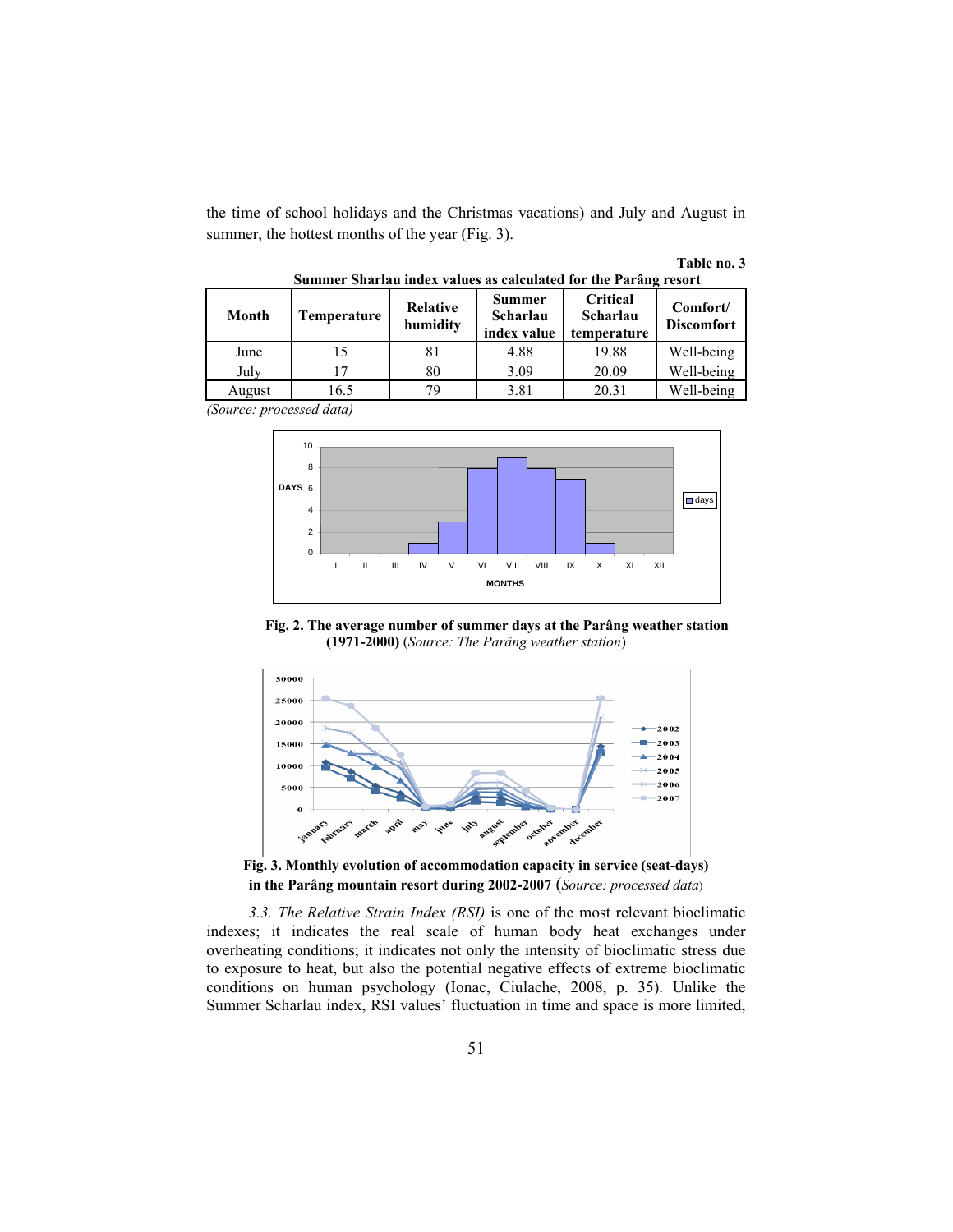which better highlights the risk potential caused by overheating in the analyzed region. The results of calculations of the RSI for the Parâng resort indicate summer as the best time of the year for tourism, thermally speaking, as the values are similar to those calculated for the Summer Scharlau index (Table no. 4).

 **Table no. 4** 

|        |     | <b>RSI</b> index | <b>Type of comfort</b>                             |  |
|--------|-----|------------------|----------------------------------------------------|--|
| June   |     | $-0.14$          | Well-being                                         |  |
| July   |     | $-0.09$          | Well-being                                         |  |
| August | 6.5 | $-()$ .          | Well-being                                         |  |
|        |     |                  | <b>Month Maximum temperature Relative humidity</b> |  |

 **Relative Strain Index (RSI) values as calculated for the Parâng resort** 

*(Source: processed data)* 

*3.4. The Wind Chill Index* was calculated in order to highlight the conditions for playing of winter sports; by matching thermal values against the speed of wind, one can subdivide the cold season into shorter periods of time, divided function of the two indexes' values into different types of meteorological weather: cold weather, very cold weather and conditions for freezing. This climate index reflects the combined action of air temperature and wind speed (m/s) on human body heat, that is the intensity of heat energy the human body surface loses by means of various physical processes (radiation, convection, evaporation) (Ionac, Ciulache, p. 41). The Wind-Chill index values calculated for the Parâng massif (Table no. 5) indicate that the difficult months during the year are those in wintertime, with thermal discomfort peaking in January and February, the months when temperature drops to its lowest and wind reaches the highest intensity (7-8 m/s), which leads to very likely conditions for freezing.

### **Table no. 5**

| Wind Chill index values calculated for the Parâng resort |             |                     |                    |                            |  |  |  |  |  |  |
|----------------------------------------------------------|-------------|---------------------|--------------------|----------------------------|--|--|--|--|--|--|
| Month                                                    | Temperature | Wind speed<br>(m/s) | <b>Index value</b> | Type of<br>weather         |  |  |  |  |  |  |
| November                                                 | $-2$        |                     | $-11.2$            | Very cold                  |  |  |  |  |  |  |
| December                                                 | $-3.7$      |                     | $-15.2$            | Very cold                  |  |  |  |  |  |  |
| January                                                  | $-5.8$      | 8                   | $-21.1$            | Conditions for<br>freezing |  |  |  |  |  |  |
| February                                                 | $-5.6$      |                     | $-19.4$            | Conditions for<br>freezing |  |  |  |  |  |  |
| March                                                    | $-3.1$      |                     | $-12.6$            | Very cold                  |  |  |  |  |  |  |

*(Source: processed data)* 

The values resulting from calculating the Wind Chill index in the Parâng resort indicate conclusions similar to those obtained after calculating the Winter Scharlau index, that is that the climate in the northern Parâng Mountains is harsh as a result of very low temperatures and wind intensity, with no thermal comfort and bioclimatic stress reaching maximal values. Under those conditions, the strain placed on the body is heavy, and can only be withstood by young and vigorous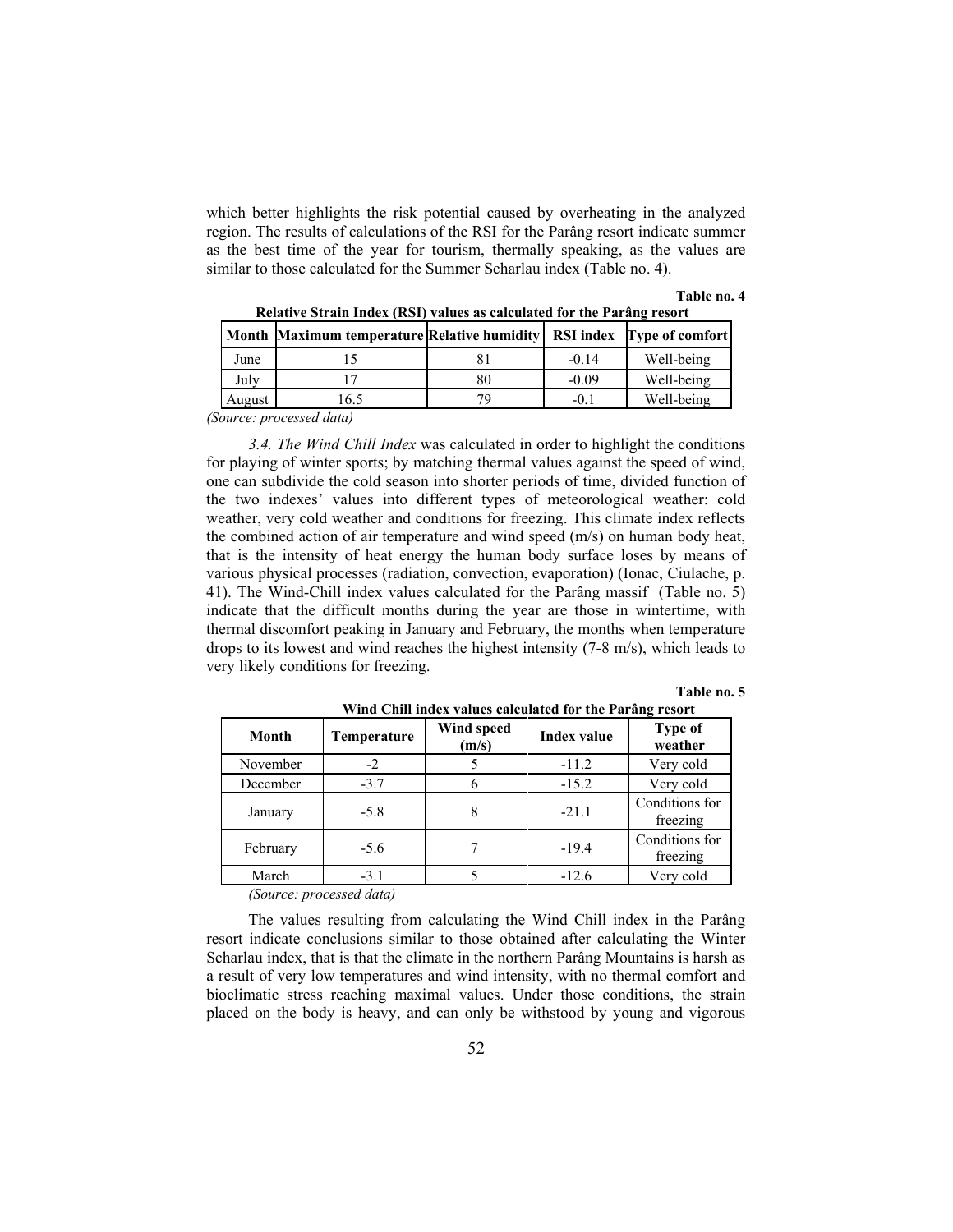people. However, the conclusion can be reached that these weather conditions offer the premises for proper indulging in winter sports.

For a complex analysis of the favorable conditions for winter sports activities, it is important to have information on the amount and thickness of solid precipitation. The first snow layer is accumulated in the last third of October, and the last layer of snow at the end of the second third of April. In terms of consistency and thickness, the best-quality layer of snow in terms of winter sportsplaying is the one during December-March (Table no. 6, Fig. 4).

**Table no. 6** 

| Snow layer thickness in the Parâng Mountains (1971-2000) |      |  |                        |           |  |  |     |             |    |     |     |     |                                                          |
|----------------------------------------------------------|------|--|------------------------|-----------|--|--|-----|-------------|----|-----|-----|-----|----------------------------------------------------------|
| Station                                                  |      |  | Ш                      | <b>IV</b> |  |  | VII | <b>VIII</b> | IX | X   | XI  | XII | Average<br>duration of<br>the snow<br>layer<br>days/year |
| Parâng                                                   | 42.5 |  | $ 56.5 $ 51.2 13.7 0.8 |           |  |  |     |             |    | 0.2 | 5.7 | 21  | 238                                                      |

*(Source: The Parâng weather station)* 



**Fig. 4. Snow layer thickness in the Parâng mountains, divided in 10-day groups** 

The average duration of snowfalls and the average number of days with a snow layer exceeds 200 days a year, or 85% of the total number of winter days per year. These high values in terms of both snow layer thickness and the number of days with snow indicate favorable conditions for winter sports activities throughout the period. Unlike other mountain areas where snow guns are used in order to compensate the shortage of snow, Parâng is one of the few massifs where heavy snowfalls start early in the year (in autumn) as a result of direct exposure to humid air advections, inbound from the ocean (Micu, D., Mărăşoiu, D., 2009, p. 7).

### 4. CONCLUSIONS

The climate is a dynamic element with special tourist potential. In mountain tourism, natural conditions have a fundamental importance, ensuring the quality of services, integrating the location in the mountain area and offering favourable conditions for practicing winter sports, mostly ski. Also, the types of weather and climate condition can limit tourist activity.